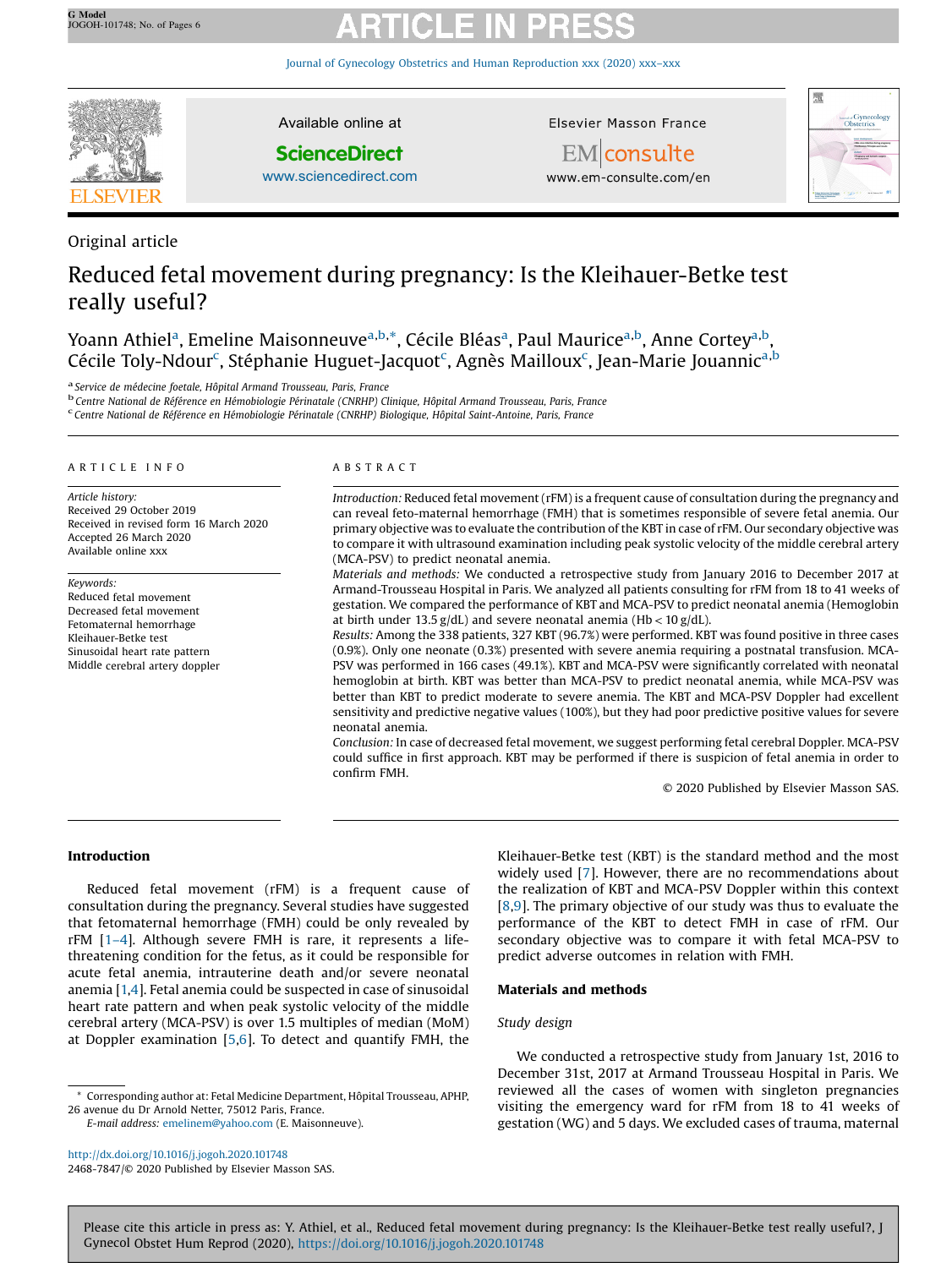#### 2 Y. Athiel et al. / J Gynecol Obstet Hum Reprod xxx (2020) 101748

vaginal bleeding and red blood cell (RBC) alloimmunization. Cases with intrauterine fetal death not related to fetal hemorrhage were also excluded. In case of multiples consultations for this reason, we analyzed data of the last consultation. For each patient, the following obstetrical data were collected: maternal age, parity, gestational age, cardiotocography (CTG) pattern, ultrasound data, result of KBT, management, gestational age at delivery, neonate's hemoglobin [[10](#page-4-0)] and need for transfusion. In particular, we noted if CTG was sinusoidal, because this pattern is known to be associated with severe neonatal anemia [\[6](#page-4-0)]. All the KBT were performed by the same referral immunohematology laboratory (CNRHP, the national reference center for perinatal hemobiology). The KBT is based on the differential resistance between fetal and adult hemoglobin to acid [\[10\]](#page-4-0). A maternal blood sampling is exposed to an acid solution, which discolors adult hemoglobin but not fetal hemoglobin. The fetal red cells appear dark pink in contrary to maternal red cells, allowing them to be countable under the microscope [\[7,11\]](#page-4-0). The KBT was considered positive if it was superior to 1 fetal RBC for 10,000 maternal RBC. All ultrasound examinations were performed by the on-call residents and revised by a senior physician in all cases. MCA-PSV measurements were standardized as previously described [[12](#page-4-0)]. Two types of ultrasound equipment were used (Voluson E6 and Voluson 730 Expert, General Electrics, Zipf, Austria). Each MCA Doppler measurement was interpreted as multiples of median (MoM) for gestational age [[5](#page-4-0)]. Neonate's Hb was systematically performed on the umbilical cord sampling at birth with a point-of-care pH Meter that measured blood gases (GEM premier 4000, Werfen®). Neonatal anemia was defined as neonate's  $Hb < 13.5$  g/dL and severe neonatal anemia as  $Hb < 10.0$  g/dL [[13](#page-4-0)].

#### Ethics

The study has been approved by the committee on human research of the French College of Obstetricians and Gynecologists (CEROG, IRB: 2019-OBST-0102).

#### Statistical analysis

Data were reported as mean  $(\pm$ standard deviation) or median values (Interquartile range) and percentages. Sensitivity, specificity, predictive positive and negative values, Receiver Operating Characteristics (ROC) curves of KBT and MCA-PSV to predict neonatal anemia (Hb < 13.5 g/dL) and severe anemia (Hb <  $10 \text{ g}/\text{dL}$ ) were calculated and compared. A Pearson correlation test was performed for quantitative variables with a parametric distribution (MCA-PSV measurement and Hb level on umbilical cord at birth). A Spearman correlation test was performed for nonparametric quantitative variable (KBT). Statistical analyses were performed with R software version 5.1.1. P values were used to estimate the strength of association with each parameter and statistical significance was set at  $p < 0.05$ .

#### Results

There were 7738 infants born from singleton pregnancies at Armand-Trousseau hospital during the 2-year-period. Among those cases, 348 (4,5%) pregnant women had consulted for rFM during pregnancy (Fig. 1). Ten cases were excluded because of associated maternal bleeding, uterine trauma, RBC alloimmunization or intrauterine fetal death not due to FMH. Maternal age was 32.5 ( $\pm$ 4.9) years old. Parity was 0 (IQR 0–1). Rhesus D phenotype was negative for 37 patients (11%). The median gestational age at the time of rFM was 37WG (IQR: 30-39, Range:  $19-41$ WG). Among the 338 cases included, 327 KBT (96.7%) were performed. KBT was not interpretable because of F-cells in five cases. KBT was found



Fig. 1. Flowchart of the study.

positive in three (0.9%) cases (history below). One hundred and sixty-six (49.1%) measurements of the MCA-PSV were performed and gathered the criteria for quality in 81%. [\[12](#page-4-0)] The Doppler measurements were performed increasingly with gestational age  $(9.1\%$ , 38.2%, 49.6%, 51.7% and 54.4% at  $<$  24, 24–28, 28–37, 37–39 and  $>$  39WG respectively).

- Patient #1: A 27-year-old primigravida presented with rFM at 41WG. CTG was normal. Ultrasound was normal with a MCA-PSV at 61 cm/s corresponding to 0.94 MoM. The KBT found 91 fetal RBC/10,000 maternal RBC. An induction of labor was decided for the suspicion of FMH. Cesarean delivery was performed for arrest of cervical dilation. Neonatal blood sampling did not show anemia (13.5 g/dL).
- Patient #2: A 36-year-old primigravida was seen at 38WG because of rFM. CTG was sinusoidal [\(Fig.](#page-2-0) 2). KBT was very high at 551 fetal RBC/10,000 maternal RBC. Ultrasound demonstrated an elevated MCA-PSV at 94 cm/s (1.6 MoM). An emergency cesarean section was performed and neonatal hemoglobin was at 4.7 g/dL. The neonate was transfused in the first hour of life and the evolution was favorable. No etiology of the FMH was found.
- Patient #3: A 36-year-old, para 2, presented with rFM at 39WG. CTG showed reduced variability. KBT was at 153 fetal RBC/ 10,000 maternal RBC. Ultrasound was normal with a MCA-PSV at 50 cm/s (0.81 MoM). An emergency cesarean delivery was decided for FMH. Neonatal hemoglobin was 12.6 g/dL.

Fetal anemia was suspected on MCA-PSV measurements in two cases: patient #2 with a massive FMH associated with severe neonatal anemia (Hb 4.7 g/dL) and another patient whose ultrasound examination demonstrated an elevated MCA-PSV at 1.78 MoM but without neonatal anemia (Hb 14.2 g/dL). That case corresponded to a false positive of MCA-PSV. The CTG showed reduced variability with no acceleration and KBT was negative at 29WG. A cesarean section was decided for abnormal CTG and suspicion of fetal anemia.

CTG was sinusoidal only in the case of severe neonatal anemia. In total, we noted 9 cases of mild to moderate neonatal anemia and one severe neonatal anemia. Neonatal outcomes are reported in the [Table](#page-2-0) 1. Among the 11 cases in which KBT was not performed, none had anemia at birth. The KBT and MCA-PSV Doppler had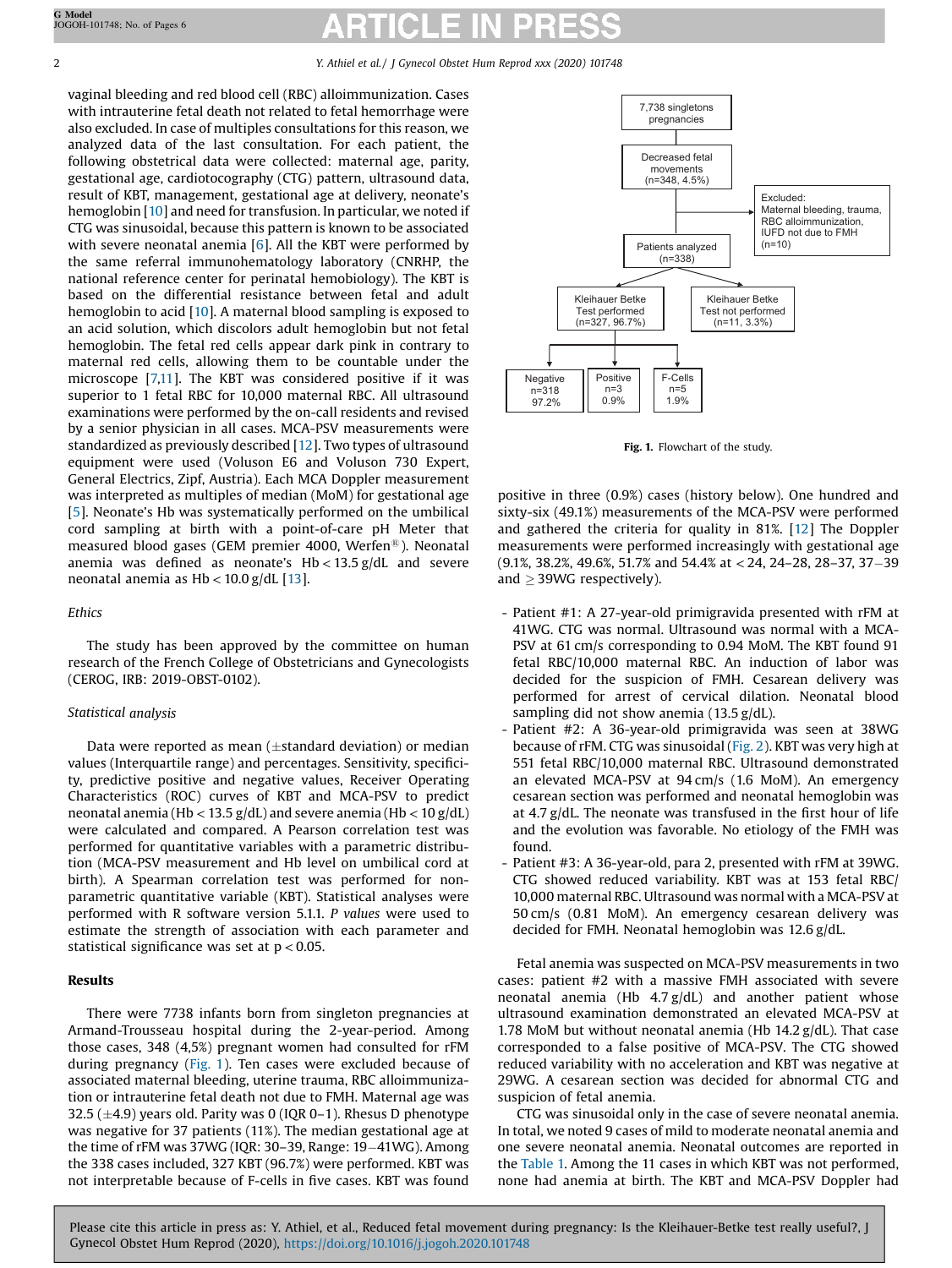Y. Athiel et al. / J Gynecol Obstet Hum Reprod xxx (2020) 101748 33

<span id="page-2-0"></span>

Fig. 2. Cardiotocography of patient #2.

Discussion

Table 1 Neonatal outcomes.

|                                          | N   | $\%$ |
|------------------------------------------|-----|------|
| Live birth                               | 338 | 100  |
| Gestational age at delivery              |     |      |
| $24 - 32$                                | 2   | 0.6  |
| $32 - 37$                                | 3   | 0.9  |
| $37 - 39$                                | 38  | 11.2 |
| > 39                                     | 295 | 87.3 |
| Neonatal anemia ( $Hb < 13.5$ g/dL)      | 10  | 4.4  |
| Severe neonatal anemia ( $Hb < 10$ g/dL) |     | 0.3  |
| Need for transfusion                     |     | 0.3  |

excellent sensitivity and predictive negative values (100%), but they had poor predictive positive values for severe neonatal anemia (Table 2). ROC curves demonstrated that KBT was better than MCA-PSV to predict neonatal anemia (respective areas under curve (AUC): 0.82 versus 0.73), while MCA-PSV was better than KBT to predict severe anemia (AUC: 0.75 versus 0.67). There was a significant correlation between MCA-PSV Doppler and Hb value at birth ( $r = -0.25$ , 95% confidence interval [CI] CI  $-0.42$ ;  $-0.07$ , p = 0.006). [\(Fig.](#page-3-0) 3A) There was also a statistical correlation between Hb value at birth and KBT ( $r = -0.22$ ,  $p = 0.0009$ ) ([Fig.](#page-3-0) 3B).

#### Table 2

Accuracy of CTG, Kleihauer-Betke test and MCA-PSV Doppler and to detect moderate to severe fetal anemia.

### Among 338 patients presenting rFM, three patients (0.9%) between 38 and 41WG had a positive KBT and only one neonate (0.3%) presented with severe anemia requiring emergency delivery and a postnatal transfusion. One hundred and sixty-six measurements of the MCA-PSV were performed (49.1%) and were pathologic in two cases. KBT was better than MCA-PSV to predict neonatal anemia, while MCA-PSV was better than KBT to predict severe anemia.

The main strength of the study relies on the detailed data on CTG, ultrasound examinations, KBT and neonatal hemoglobin levels. The second strength is represented by the analysis of the association between KBT, MCA-PSV and hemoglobin at birth within a homogeneous population receiving similar prenatal care and presenting rFM without any other pregnancy complications. However, the limitations of our study should be acknowledged. The first one is represented by the small number of cases with FMH, which is related to the low incidence of this complication. The second limit concerns the two FMH with Hb levels at 12.6 and 13.5 g/dL, which were not severe anemias. In these cases, the delivery was induced quickly because the gestational ages were 41 and 39WG and evolution of FMH is unpredictable. We do not know if a severe fetal anemia would have appeared in these 2 cases. Another limit is the variable time between MCA-PSV measurement

|                                                | Hb cut-off | Sensitivity | Specificity | <b>PPV</b> | <b>PNV</b> |
|------------------------------------------------|------------|-------------|-------------|------------|------------|
| Accuracy of CTG ( $N = 327$ )                  |            |             |             |            |            |
| Severe neonatal anemia                         | < 10       | 1/1         | 326/326     | 1/1        | 326/326    |
| $N = 1$                                        |            | 100%        | 100%        | 100%       | 100%       |
| Accuracy of Kleihauer-Betke test ( $N = 327$ ) |            |             |             |            |            |
| Neonatal anemia                                | < 13.5     | 2/10        | 317/317     | 2/3        | 317/318    |
| $N = 10$                                       |            | 20%         | 100%        | 66.7%      | 99.7%      |
| Severe neonatal anemia                         | < 10       | 1/1         | 318/326     | 1/3        | 318/318    |
| $N = 1$                                        |            | 100%        | 97.5%       | 33.3%      | 100%       |
| Accuracy of MCA-PSV Doppler $(N = 166)$        |            |             |             |            |            |
| Neonatal anemia                                | < 13.5     | 1/10        | 155/156     | 1/2        | 156/164    |
| $N = 10$                                       |            | 10%         | 99.4%       | 50%        | 95.1%      |
| Severe neonatal anemia                         | < 10       | 1/1         | 164/165     | 1/2        | 164/164    |
| $N = 1$                                        |            | 100%        | 99.4%       | 50%        | 100%       |

Hb: hemoglobin, CTG: cardiotocography, PPV: predictive positive value, PNV: predictive negative value, MCA-PSV: peak systolic velocity of the middle cerebral artery. Hb cutoff are expressed in grams/decililter.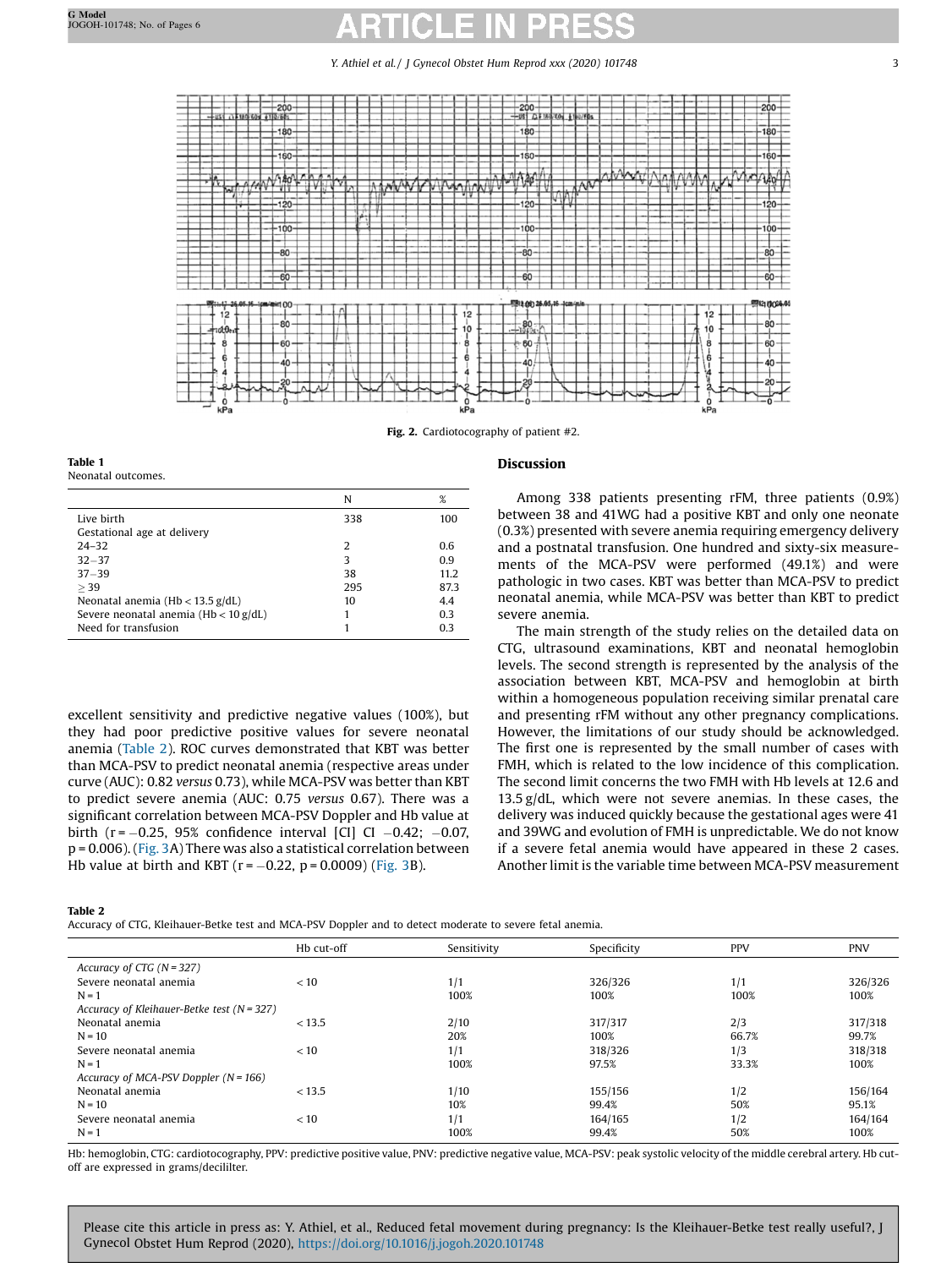<span id="page-3-0"></span>4 Y. Athiel et al. / J Gynecol Obstet Hum Reprod xxx (2020) 101748





Fig. 3. Correlation between prenatal tests and hemoglobin value at birth.

3a: Correlation between Kleihauer-Betke test and Hemoglobin value.

Kleihauer-Betke test is expressed in number of fetal RBC among 10,000 maternal RBC;  $r = -0.22$ ,  $p = 0.0009$ . 3b: Correlation between MCA-PSV Doppler and hemoglobin value.

 $r = -0.25$ ,  $p = 0.006$ .

and hemoglobin blood sampling at birth. In 45 cases (13%), MCA-PSV Doppler was performed at second trimester, i.e. 3-4 months before birth and the comparison is less appropriate than at third trimester. Only 49.1% of patients had a MCA-PSV measurement. The Doppler measurements were performed increasingly with gestational age. This represents a major bias in our results. The prenatal workup and management of rFM are heterogeneous as there are no French recommendations especially for the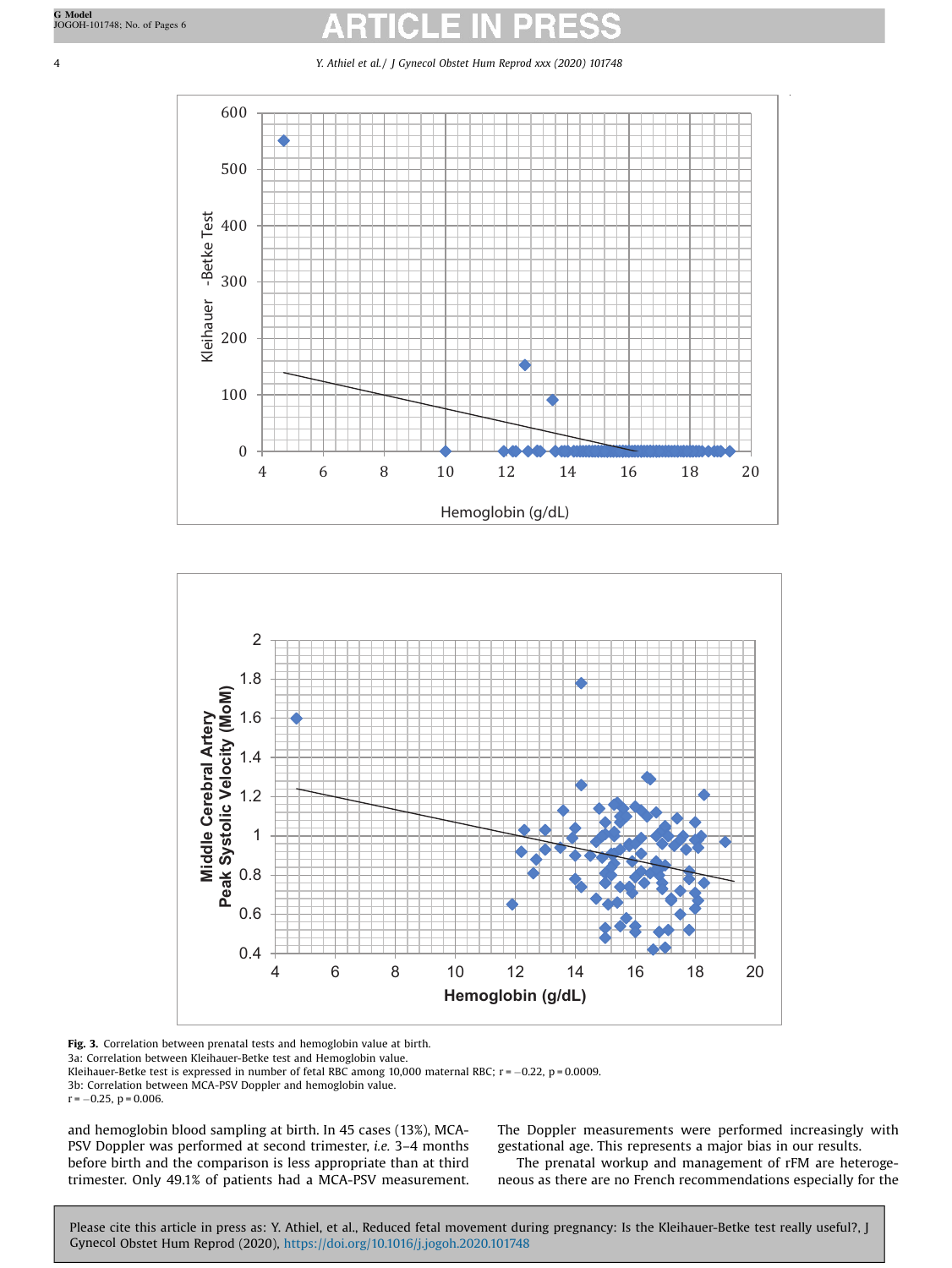### Y. Athiel et al. / J Gynecol Obstet Hum Reprod xxx (2020) 101748 5

<span id="page-4-0"></span>technique used for the detection of FMH, i.e. KBT, fetal tracing and MCA Doppler measurements. Within this context, the Perinatal Society of Australia and New Zealand has recently published clinical practice guidelines for the management of pregnant women with decreased fetal movements [14]. They recommended performing KBT or flow cytometry test and a MCA Doppler assessment. As in France, the Royal College of Obstetricians and Gynecologists did not evoke the KBT or the MCA-PSV in their guidelines on rFM [9].

Over the two years of the study, we reported only one case of severe neonatal anemia associated with severe FMH. In this case, KBT, MCA-PSV Doppler and CTG were abnormal. If emergency delivery had not been performed, it would have led to perinatal death. Two other cases had FMH but without severe neonatal anemia. We can question about the interest of detecting these FMH without any signs of fetal anemia, if there are no consequences on the fetus and newborn. Indeed, as Huchet and Brossard showed in 1988, there are a few asymptomatic FMH discovered with the realization of systematic KBT in the third trimester of pregnancy and for whom, there are no fetal or neonatal consequences [15].

Sensibility and specificity of MCA-PSV and CTG to detect severe neonatal anemia are close to 100% although there is a low number of cases. Huissoud et al. studied the optimal cutoff values of quantitative FMH parameters calculated from ROC curves for the prediction of poor perinatal outcome [16]. The optimal threshold maximizing both sensitivity and specificity was a KBT of 250/ 10,000: sensitivity 100% (95% CI 76–100) and specificity 96% (95%CI 77–100). In their study on 54 cases of FMH, they performed only one MCA-PSV measurement. The interest of MCA-PSV in addition to the CTG could not be demonstrated by statistical analysis in our study, because there was only one case of severe anemia. However, in this case, both MCA-PSV and CTG were pathological and reinforced the suspicion of severe fetal anemia due to FMH. These tests were very important to decide to perform emergency cesarean section, to warn the neonatologists and to order RBC products for the neonate. Moreover, from a practical point of view, after a CTG lasting 30 min, MCA-PSV Doppler can be obtained and interpreted rapidly by trained physicians and residents (< 10 min). On the other hand, the time to send maternal blood to the laboratory and obtain the result of the KBT takes a couple of hours at least. Another limit of performing only the KBT is the occurrence of false negative KBT in case of negative Rhesus D patients with a recent prophylaxis of RhD alloimmunization and in case of ABO maternofetal incompatibility, because there is a hemolysis of the fetal RBC in the maternal circulation [17]. Furthermore, KBT can be notinterpretable in case of F-cells. Indeed proportions of F-cells are increased in persons with several acquired and inherited disorders, such as sickle cell disease and thalassemia, that are associated with an increased percentage of Hb F [18].

Numerous studies validated the accuracy of MCA-PSV Doppler to predict fetal anemia, mainly for pregnancies followed-up for RBC allo-immunization [5,12,19]. Concerning FMH, some case reports found a good prediction of fetal hemoglobin by MCA-PSV [10,[20](#page-5-0)–22]. Bellussi et al. showed in their review that MCA-PSV is a reliable indicator of severe fetal anemia in case of FMH [4]. In their series of 35 cases (including 15 cases with rFM), CTG upon admission was sinusoidal in 18 cases, nonreactive in 6, decelerative in 2 and tachycardic in one. MCA-PSV was abnormal in all cases but one. The authors suggested including fetal cerebral Doppler in the evaluation of patients with rFM, particularly in those cases with ambiguous results of biophysical testing. However, this measurement can be technically difficult at the end of pregnancy [19].

Finally, pathological examination of the placenta should be performed in case of FMH to search for intraplacental choriocarcinoma [[23,24](#page-5-0)]. Another complication of FMH in the long run is RBC alloimmunization. We recommend to prescribe to the women presenting FMH an indirect antiglobulin test 6 months after delivery.

### Conclusion

Fetomaternal hemorrhage is a rare complication in pregnancy. The only symptom that may be present is the mother's perception of a decrease in fetal movement. Considering data of literature and those of our study, we suggest including ultrasound and fetal cerebral Doppler in the evaluation of patients with decreased fetal movements. MCA-PSV and CTG could suffice in first approach to detect severe anemia. KBT may be performed if there is suspicion of fetal anemia in order to confirm FMH, especially in situations associated with premature delivery decisions.

#### Declaration of Competing Interest

The authors declare that they have no conflict of interests.

#### References

- [1] [Christensen](http://refhub.elsevier.com/S2468-7847(20)30082-9/sbref0005) RD, Lambert DK, Baer VL, Richards DS, Bennett ST, Ilstrup SJ, et al. Severe neonatal anemia from fetomaternal [hemorrhage:](http://refhub.elsevier.com/S2468-7847(20)30082-9/sbref0005) report from a multihospital health-care system. J Perinatol [2013;33\(6\):429](http://refhub.elsevier.com/S2468-7847(20)30082-9/sbref0005)–34.
- [2] Place JC, Plano LR. A case report of decreased fetal [movement](http://refhub.elsevier.com/S2468-7847(20)30082-9/sbref0010) during fetomaternal hemorrhage. J Obstet Gynecol Neonatal Nurs [2015;44\(6\):737](http://refhub.elsevier.com/S2468-7847(20)30082-9/sbref0010)– [42](http://refhub.elsevier.com/S2468-7847(20)30082-9/sbref0010).
- [3] Haruna Y, Suzuki S. [Cardiotocography](http://refhub.elsevier.com/S2468-7847(20)30082-9/sbref0015) findings of early-stage chronic [fetomaternal](http://refhub.elsevier.com/S2468-7847(20)30082-9/sbref0015) hemorrhage after the presentation of reduced fetal movement. Clin Case Rep [2019;7\(3\):564](http://refhub.elsevier.com/S2468-7847(20)30082-9/sbref0015)–7.
- [4] Bellussi F, Perolo A, Ghi T, Youssef A, Pilu G, [Simonazzi](http://refhub.elsevier.com/S2468-7847(20)30082-9/sbref0020) G. Diagnosis of severe [fetomaternal](http://refhub.elsevier.com/S2468-7847(20)30082-9/sbref0020) hemorrhage with fetal cerebral doppler: case series and systematic review. Fetal Diagn Ther [2017;41\(1\):1](http://refhub.elsevier.com/S2468-7847(20)30082-9/sbref0020)–7.
- [5] Mari G, Deter RL, Carpenter RL, Rahman F, [Zimmerman](http://refhub.elsevier.com/S2468-7847(20)30082-9/sbref0025) R, Moise Jr KJ, et al. Noninvasive diagnosis by Doppler [ultrasonography](http://refhub.elsevier.com/S2468-7847(20)30082-9/sbref0025) of fetal anemia due to maternal red-cell [alloimmunization.](http://refhub.elsevier.com/S2468-7847(20)30082-9/sbref0025) Collaborative Group for Doppler [Assessment](http://refhub.elsevier.com/S2468-7847(20)30082-9/sbref0025) of the Blood Velocity in Anemic Fetuses. N Engl J Med 2000;342  $(1)$  $-9-14$
- [6] Modanlou HD, Murata Y. Sinusoidal heart rate pattern: [reappraisal](http://refhub.elsevier.com/S2468-7847(20)30082-9/sbref0030) of its definition and clinical significance. J Obstet Gynaecol Res [2004;30\(3\):169](http://refhub.elsevier.com/S2468-7847(20)30082-9/sbref0030)–80.
- [7] Betke K, Kleihauer E. Fetal and residual hemoglobin in the [erythrocytes](http://refhub.elsevier.com/S2468-7847(20)30082-9/sbref0035) and erythroblasts of human fetuses and newborn infants. Blut [1958;4\(5\):241](http://refhub.elsevier.com/S2468-7847(20)30082-9/sbref0035)–9.
- [8] Huissoud C, Divry V, Rudigoz RC. [Fetomaternal](http://refhub.elsevier.com/S2468-7847(20)30082-9/sbref0040) hemorrhage: practitioner's point of view. J Gynecol Obstet Biol Reprod (Paris) [2009;38\(4\):286](http://refhub.elsevier.com/S2468-7847(20)30082-9/sbref0040)–97.
- [9] Royal college of obstetricians and [gynecologists:](http://refhub.elsevier.com/S2468-7847(20)30082-9/sbref0045) reduced fetal movements. [Green-top](http://refhub.elsevier.com/S2468-7847(20)30082-9/sbref0045) guideline No 57. RCOG; 2011.
- [10] Eichbaum M, Gast AS, Sohn C. Doppler [sonography](http://refhub.elsevier.com/S2468-7847(20)30082-9/sbref0050) of the fetal middle cerebral artery in the [management](http://refhub.elsevier.com/S2468-7847(20)30082-9/sbref0050) of massive fetomaternal hemorrhage. Fetal Diagn Ther [2006;21\(4\):334](http://refhub.elsevier.com/S2468-7847(20)30082-9/sbref0050)–8.
- [11] Kim YA, Makar RS. Detection of [fetomaternal](http://refhub.elsevier.com/S2468-7847(20)30082-9/sbref0055) hemorrhage. Am J Hematol [2012;87\(4\):417](http://refhub.elsevier.com/S2468-7847(20)30082-9/sbref0055)–23.
- [12] Friszer S, [Maisonneuve](http://refhub.elsevier.com/S2468-7847(20)30082-9/sbref0060) E, Mace G, Castaigne V, Cortey A, Mailloux A, et al. [Determination](http://refhub.elsevier.com/S2468-7847(20)30082-9/sbref0060) of optimal timing of serial in-utero transfusions in red-cell [alloimmunization.](http://refhub.elsevier.com/S2468-7847(20)30082-9/sbref0060) Ultrasound Obstet Gynecol 2015;46(5):600–5.
- [13] Jopling J, Henry E, Wiedmeier SE, [Christensen](http://refhub.elsevier.com/S2468-7847(20)30082-9/sbref0065) RD. Reference ranges for hematocrit and blood hemoglobin [concentration](http://refhub.elsevier.com/S2468-7847(20)30082-9/sbref0065) during the neonatal period: data from a multihospital health care system. Pediatrics [2009;123\(2\):e333](http://refhub.elsevier.com/S2468-7847(20)30082-9/sbref0065)– [337.](http://refhub.elsevier.com/S2468-7847(20)30082-9/sbref0065)
- [14] Daly LM, [Gardener](http://refhub.elsevier.com/S2468-7847(20)30082-9/sbref0070) G, Bowring V, Burton W, Chadha Y, Ellwood D, et al. Care of pregnant women with decreased fetal [movements:](http://refhub.elsevier.com/S2468-7847(20)30082-9/sbref0070) update of a clinical practice [guideline](http://refhub.elsevier.com/S2468-7847(20)30082-9/sbref0070) for Australia and New Zealand. Aust N Z J Obstet Gynaecol [2018;58\(4\):463](http://refhub.elsevier.com/S2468-7847(20)30082-9/sbref0070)–8.
- [15] Huchet J, Defossez Y, Brossard Y. Detection of [transplacental](http://refhub.elsevier.com/S2468-7847(20)30082-9/sbref0075) hemorrhage during the last trimester of pregnancy. Transfusion [1988;28\(5\):506.](http://refhub.elsevier.com/S2468-7847(20)30082-9/sbref0075)
- [16] Huissoud C, Divry V, Dupont C, Gaspard M, Rudigoz RC. Large [fetomaternal](http://refhub.elsevier.com/S2468-7847(20)30082-9/sbref0080) [hemorrhage:](http://refhub.elsevier.com/S2468-7847(20)30082-9/sbref0080) prenatal predictive factors for perinatal outcome. Am J Perinatol [2009;26\(3\):227](http://refhub.elsevier.com/S2468-7847(20)30082-9/sbref0080)–33.
- [17] Murphy KW, [Venkatraman](http://refhub.elsevier.com/S2468-7847(20)30082-9/sbref0085) N, Stevens J. Limitations of ultrasound in the diagnosis of fetomaternal haemorrhage. BJOG [2000;107\(10\):1317](http://refhub.elsevier.com/S2468-7847(20)30082-9/sbref0085)–9.
- [18] Wood WG, [Stamatoyannopoulos](http://refhub.elsevier.com/S2468-7847(20)30082-9/sbref0090) G, Lim G, Nute PE. F-cells in the adult: normal values and levels in [individuals](http://refhub.elsevier.com/S2468-7847(20)30082-9/sbref0090) with hereditary and acquired elevations of Hb F. Blood [1975;46\(5\):671](http://refhub.elsevier.com/S2468-7847(20)30082-9/sbref0090)–82.
- [19] [Maisonneuve](http://refhub.elsevier.com/S2468-7847(20)30082-9/sbref0095) E, Jayot A, Friszer S, Castaigne V, Cynober E, Pernot F, et al. Accuracy of middle cerebral artery doppler [assessment](http://refhub.elsevier.com/S2468-7847(20)30082-9/sbref0095) between 34 and 37 weeks in fetuses with red cell [alloimmunization.](http://refhub.elsevier.com/S2468-7847(20)30082-9/sbref0095) Fetal Diagn Ther 2017;42 [\(3\):225](http://refhub.elsevier.com/S2468-7847(20)30082-9/sbref0095)–31.